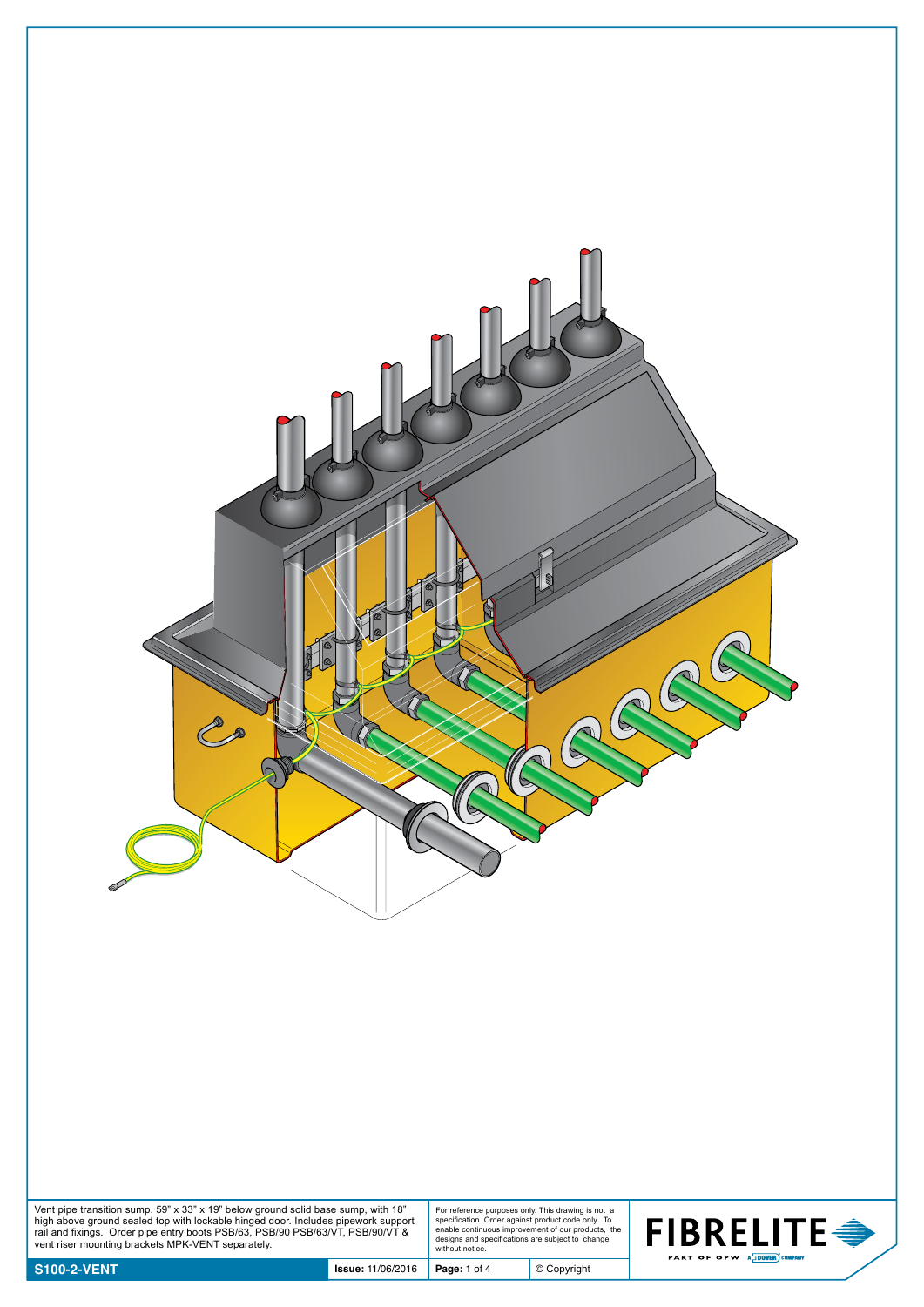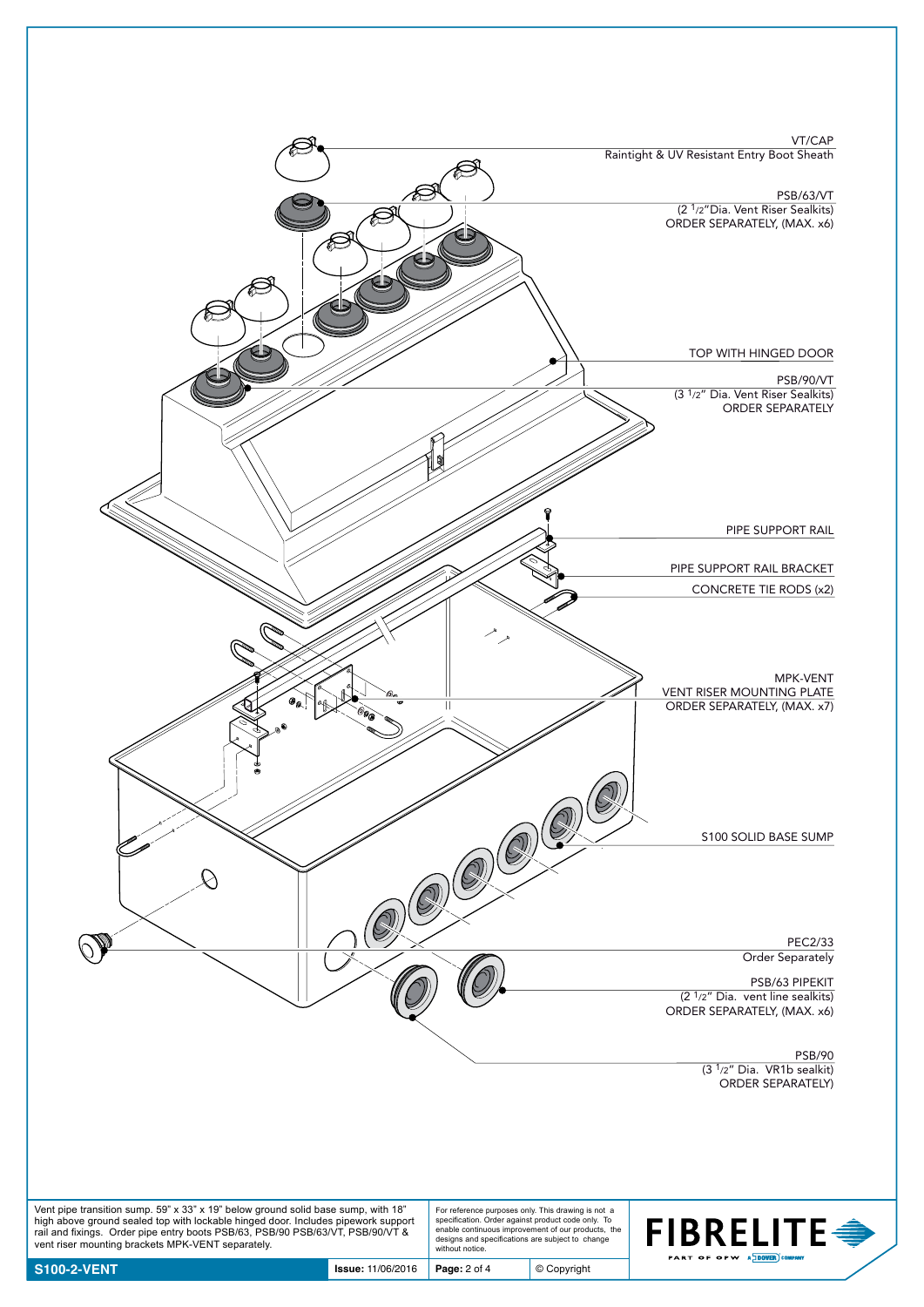

Vent pipe transition sump. 59" x 33" x 19" below ground solid base sump, with 18"<br>high above ground sealed top with lockable hinged door. Includes pipework support<br>rail and fixings. Order pipe entry boots PSB/63, PSB/90 P

For reference purposes only. This drawing is not a specification. Order against product code only. To enable continuous improvement of our products, the designs and specifications are subject to change without notice.

© Copyright